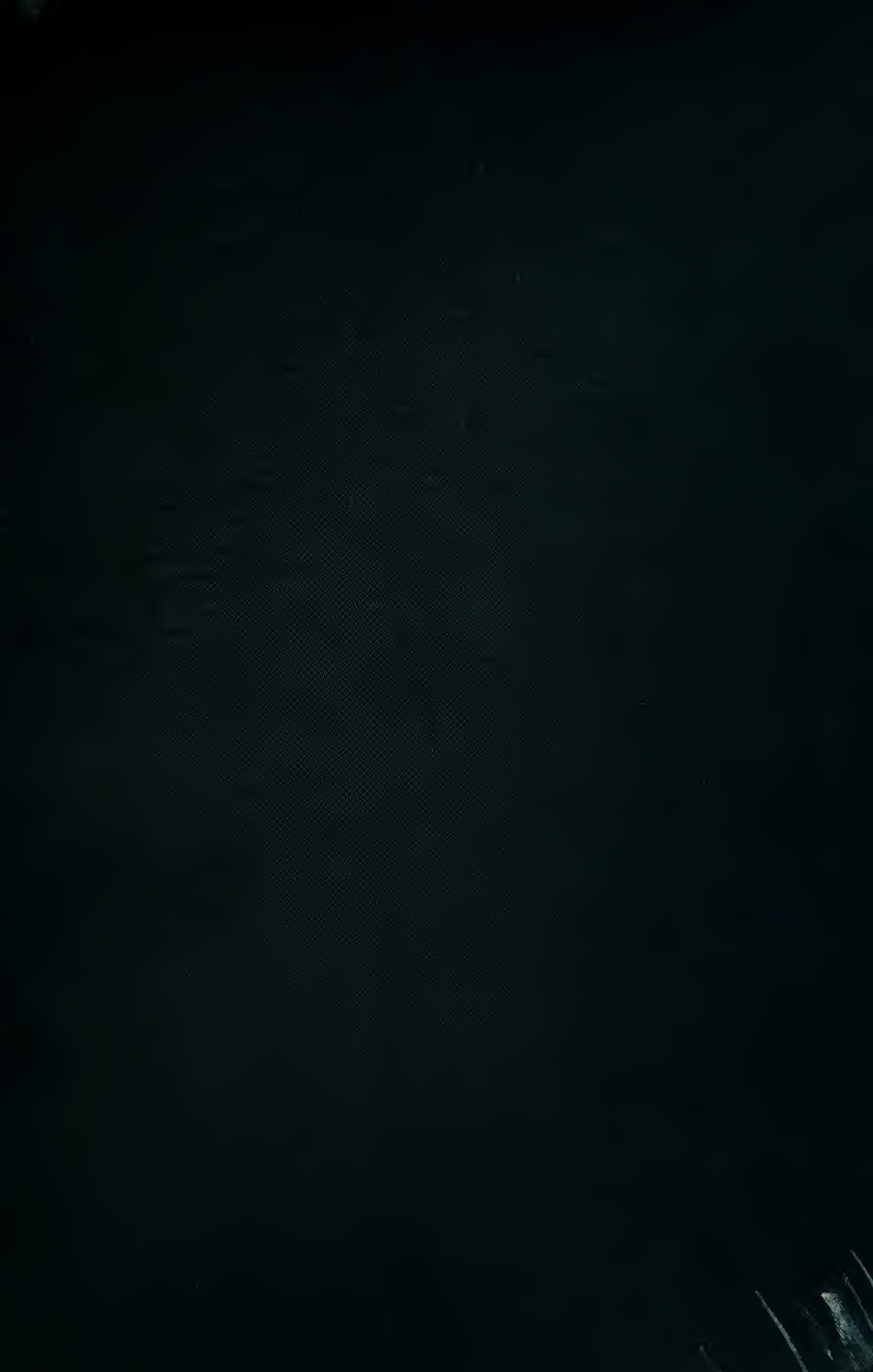#### LIST OF FUBl ICATIONS

#### OF THE

## DAIRY AND COLD STORAGE COMMISSIONER'S SERIES.

#### REPORTS.

| 1205 | Report of the Dairy Commissioner, January, 1905, to March, 1906. |
|------|------------------------------------------------------------------|
| 1907 | Report of the Dairy and Cold Storage Commissioner, 1907.         |
| 1908 | Report of the Dairy and Cold Storage Commissioner, 1908.         |
| 1909 | Report of the Dairy and Cold Storage Commissioner, 1909.         |
| 1910 | Report of the Dairy and Cold Storage Commissioner, 1910.         |

#### BULLETINS.

#### $\frac{1905}{1905}$   $\frac{1}{2}$  $1905$  \*2<br> $1905$  \*3  $1905$   $*3$ <br> $1905$   $*4$  $\begin{array}{cc} 1905 & *4 \\ 1905 & 5 \end{array}$ 1905 5<br>1905 6 1905 6 1905 7  $\begin{array}{cc} 1906 & 8 \\ 1906 & *9 \end{array}$ 1906 \*9 1906 <mark>1906</mark><br>1906 - Li **1906** Date Issued. No. Title. List of Some British Importers of Farm Products.<br>Care of Milk for Cheese Factories. If Superseded by Bulletin Care of Milk for Cheese Factories. Supersed<br>Care of Milk for Creameries. (No. 22. Care of Milk for Creameries. Some Phases of Dairying in Denmark. Improvement of Dairy Herds. Chemical Investigations Relating to Dairying in 1904. List of Exporters of Some Canadian Products. Some of the Factors that Control the Water Content of Butter.<br>Instructions for Testing Individual Cows, etc. Creamery Cold Storage. The Inspection and Sale Act, Part IX, as amended in 1907-8. (The Fruit Marks Act and Fruit Packages.) Revised Edition. 1906 12 Cow Testing Associations, with Some Notes on the Sampling and Testing of Milk. Sweet-Cream Butter. Apparatus for the Determination of Fat and Water in Butter. Gathered Cream for Buttermaking. Subsidies for Cold Storage Warehouses. (Superseded by Bulletin No. 23.) Buttermaking on the Farm. Co-operation in the Marketing of Apples. The Packing of Apples in Barrels and Boxes. The Use of Ice on the Farm. Report of the Cow Testing Associations. The Cooling of Milk for Cheesemaking. Cold Storage and the Cold Storage Act. Report on Some Trial Shipments of Cold Storage Apples. Coulommier Cheese, Some Notes on its Manufacture. Dairy Legislation. Trial Shipment of Peaches, 1910. The Dairying Industry, an Historical and Descriptive Account. CIRCULARS. 1907 13 1907 14<br>1907 †15  $\frac{1907}{1907}$   $\frac{15}{16}$ 1907 r907 17 1907 \*I8 1907 19<br>1907 †20 1907 †20<br>1907 \*21  $1907$  \*21<br>1909 †22  $\frac{1909}{1910}$   $\frac{122}{23}$ 1910 23 1910 24<br>1910 25 1910 25<br>1910 26 1910 26<br>1911 27 1911 27 1911

| 1910  | I ced Cheese Cars, 1910.                            |
|-------|-----------------------------------------------------|
| 1911  | The Milk Test Act.                                  |
| -1911 | The Outlook for Canadian Tomatoes in Great Britain. |

#### SPECIAL PUBLICATIONS.

| 1907 | Map Showing the Location of Cheese Factories and Creameries |
|------|-------------------------------------------------------------|
|      | in Canada.                                                  |

Any of these publications will be sent free of charge on application to the Dairy and Cold Storage Commissioner, Ottawa, Ont.

\*Out of print.

tA sufficient number of bulletins 15, <sup>20</sup> and <sup>22</sup> will be sent to the manager of any cheese factory or creamery to supply one to each patron.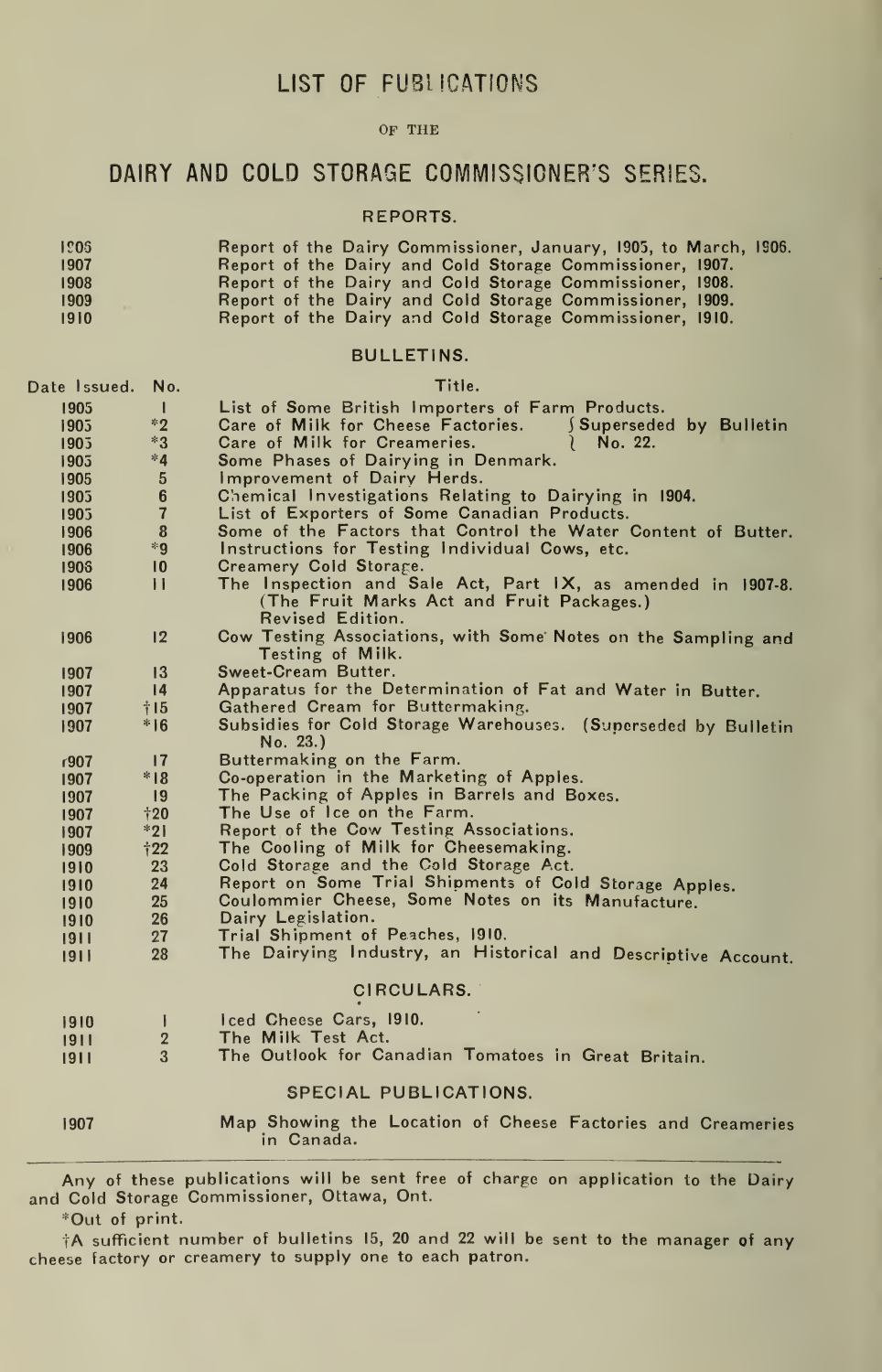# DEPARTMENT OF AGRICULTURE DAIRY AND COLD STORAGE COMMISSIONER'S BRANCH OTTAWA, CANADA

# CKEAM CHEESE

BY

MISS G. BAGNALL, N.D.D. Instructor in Dairying, Macdonald College, P.Q,

# BULLETIN No. 30

Dairy and Cold Storage Commissioner's Series

Published by direction of the Hon. SYDNEY A. FISHER, Minister of Agriculture, Ottawa, Ont. JULY, 1911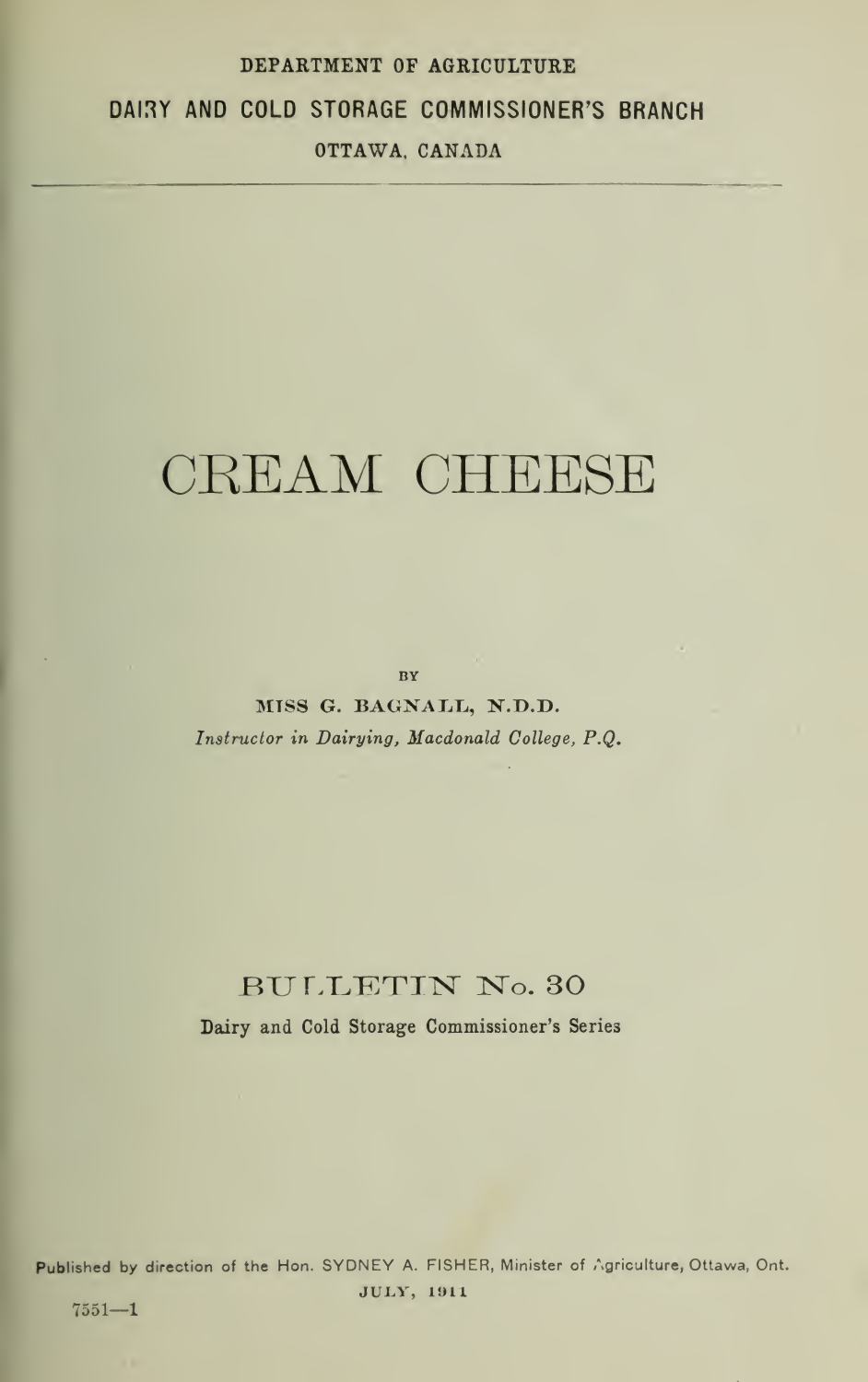$\mathbb{C}^n$  , where  $\mathbb{C}^n$ 

 $\lambda_{\rm{eff}}$ 

 $\alpha$  and  $\beta$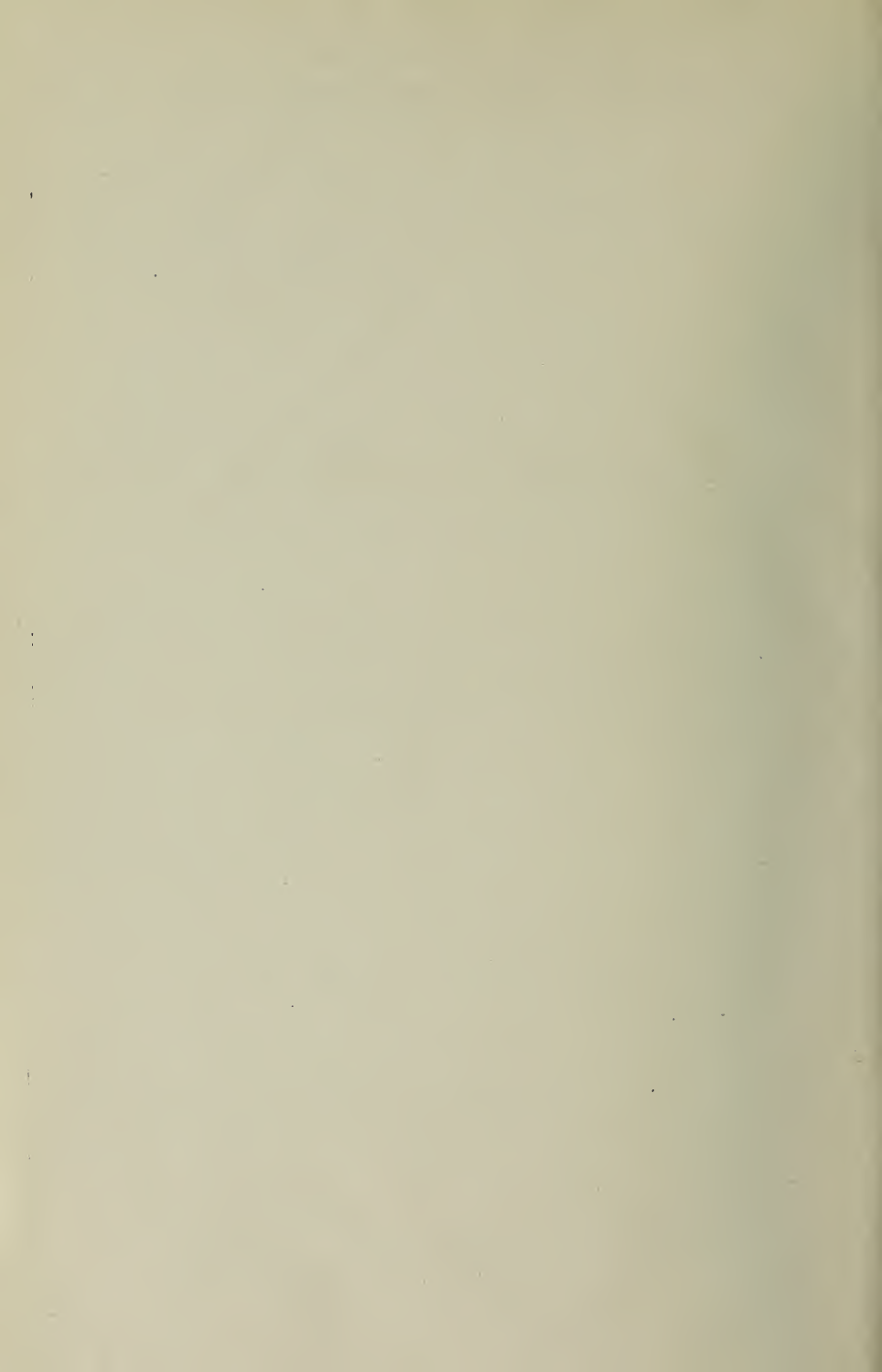### LETTER OF TRANSMITTAL.

OTTAWA, July 8, 1911.

To the Honourable

The Minister of Agriculture.

Sir,—Owing to the number of inquiries received lately for information on the subject of \* soft cheese/ this manuscript has been prepared, at my request, by Miss Bagnall, in order to enable us to give some instruction on the making of a cream cheese which has become very popular at Macdonald College.

I beg to recommend that it be printed for general distribution as Bulletin No. 30 of the Dairy and Cold Storage series.

I have the lionour to be, sir,

Your obedient servant,

J. A. RUDDICK, Dairy and Cold Storage Commissioner.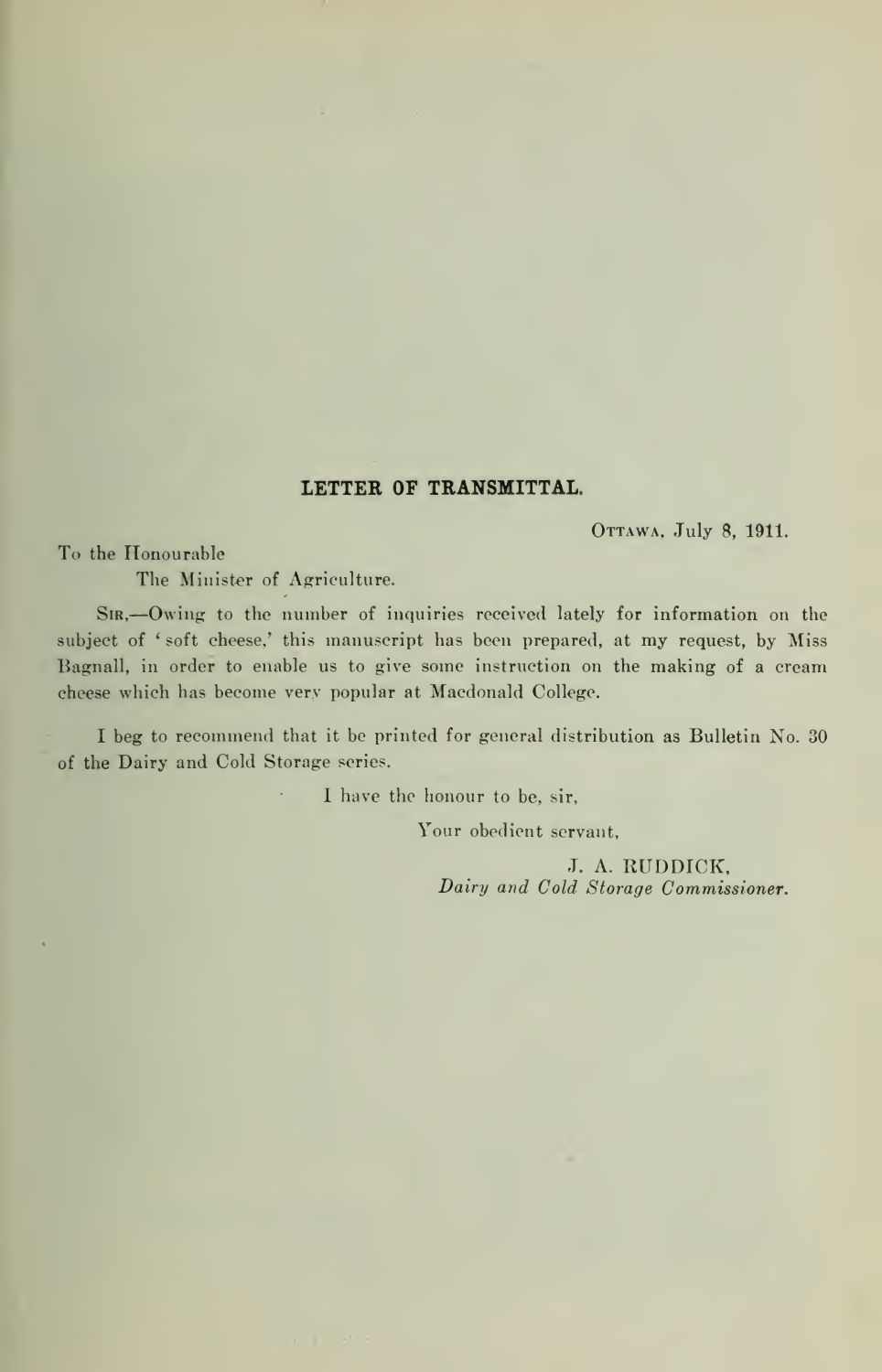## ILLUSTRATIONS.

#### FIG. 1 UTENSILS-

- 1. Draining table.
- 2. String.
- 3. Stick.
- 4. Boards.
- 5. Brick.
- 6. Skimmer.
- 7. Bowl.
- 8. Huckakack towel.
- 9. Salt.
- 10. Thermometer & cup.
- 11. Measuring glass for rennet.
- FIG. 2. Dipping the curd.
- Fig. 3. Draining the curd.
- Fig. 4. Changing the cloths.
- Fig. 5. Pressing the curd.

FIGS. 6, 7 & 8. Moulding the cheese.

- 12. Rennet Extract.
- 13. Pail.
- 14. Muslin.
- 15. Spoon.'
- 16. Cream Cheese Mould.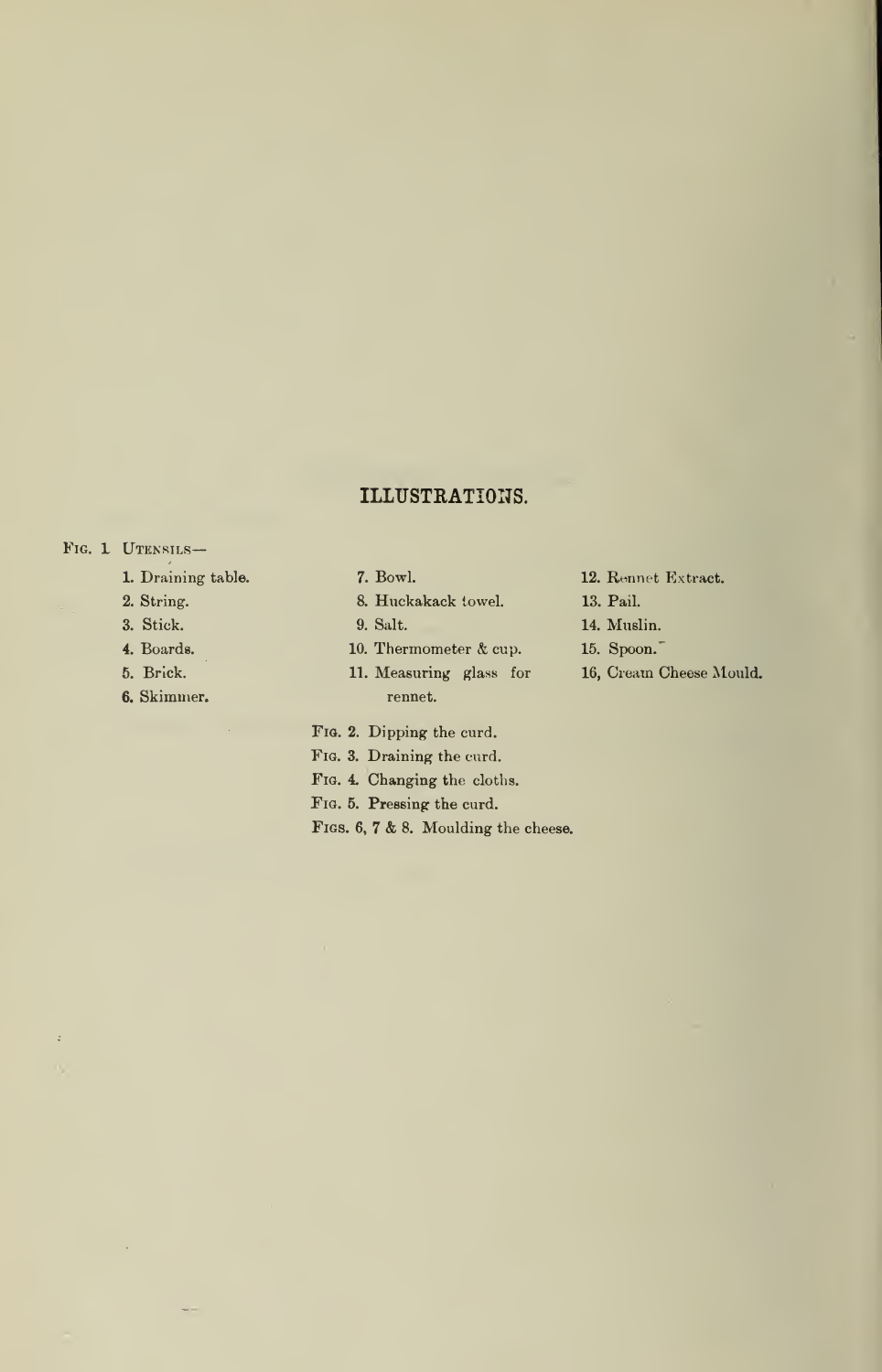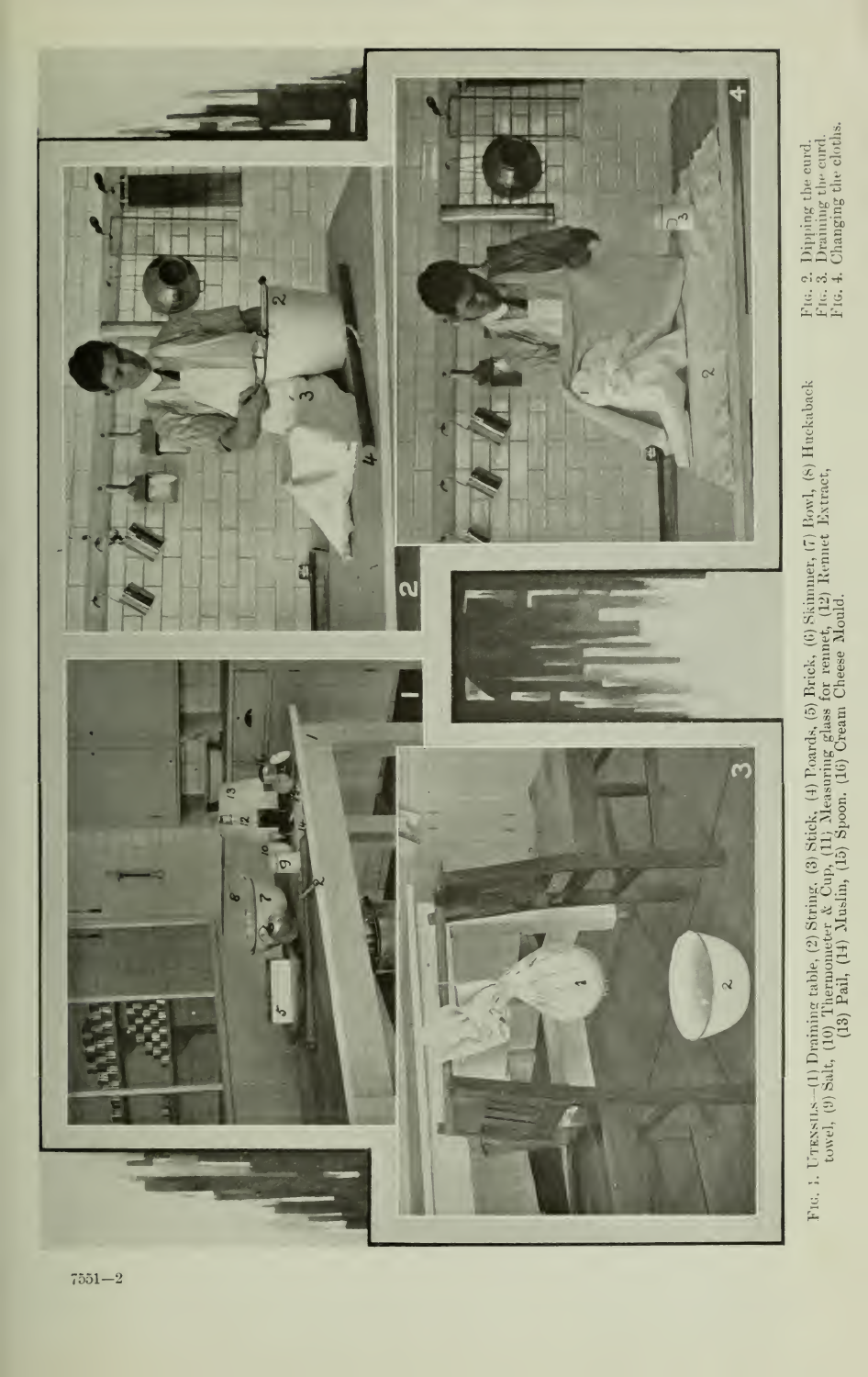Digitized by the Internet Archive in 2012 with funding from Agriculture and Agri-Food Canada - Agriculture et Agroalimentaire Canada

http://archive.org/details/creamcheese30bagn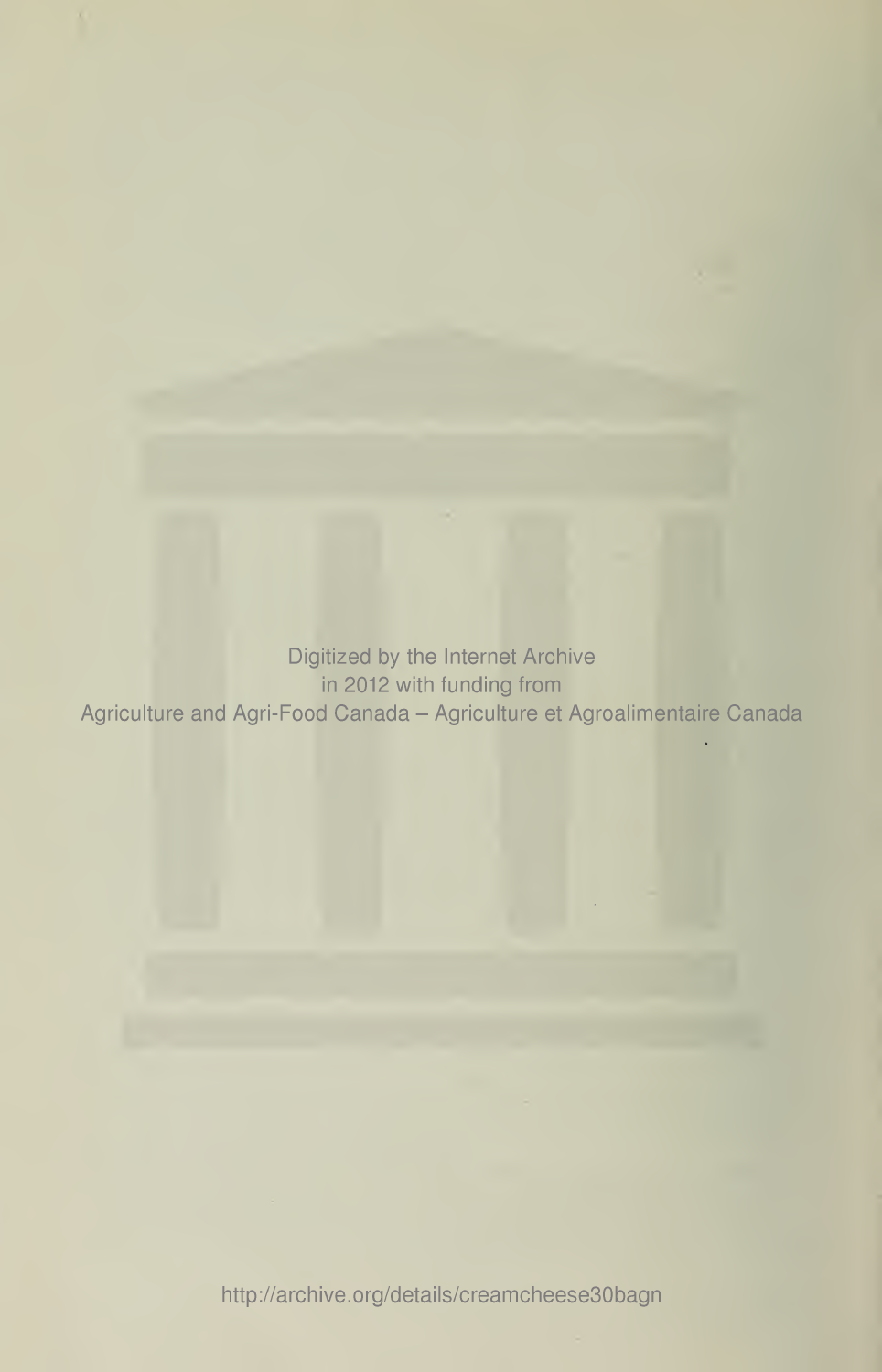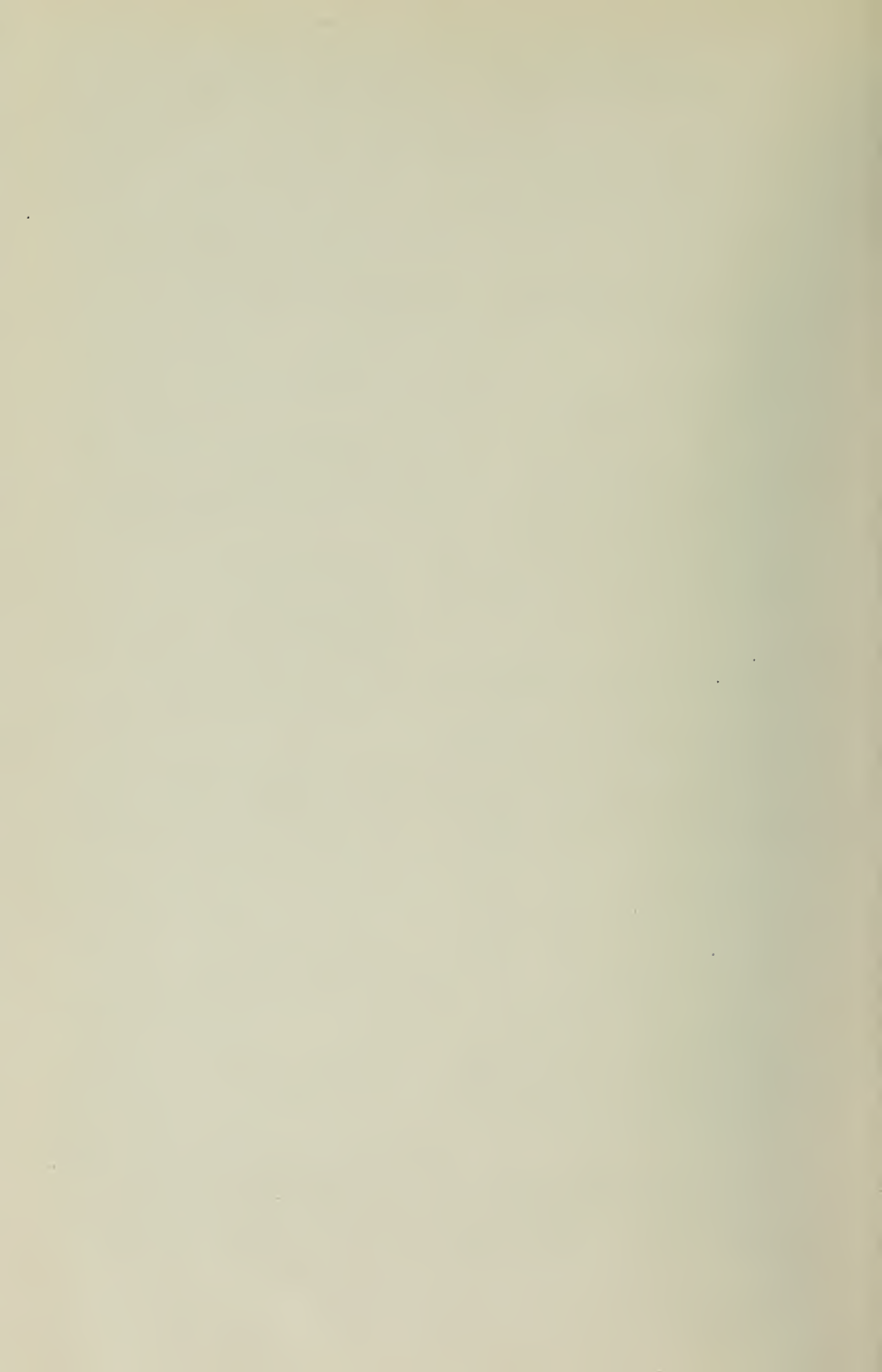### CREAM CHEESE.

By Miss G. Bagnatt, N.D.D., Instructor in Dairying, Macdonald College, P.Q.

#### INTRODUCTION.

The process of manufacturing this particular variety of cream cheese is inexpensive and simple, and the cheese is so profitable that farmers should encourage their wives and daughters to follow these instructions, so as to be able to furnish their tables with a good wholesome and nutritious article of diet. If made from fairly rich oreani, it will contain from 40 to 50 per cent of butter-fat. Butter-fat is more easily digested than other fats, and should, therefore, prove most beneficial to invalids. With or without butter it is most palatable, and makes delicious sandwiches. During the three years that this cheese has been made at Macdonald College, the demand has increased from four dozen to sixty dozen per month.

#### WHY ITS MAKING SHOULD BE ENCOURAGED.

1. It is profitable. The cream from 100 pounds of average milk will make twentyfive cream cheese, which retail at 15 cents each, or equal to \$3.75 per 100 pounds of milk.

2. The return is quick, the cheese being marketable in three days, thus saving the expense of storage.

3. The initial cost for equipment is very small. A cream cheese mould, which may be bought for fifty cents, and <sup>a</sup> few yards of butter muslin are about the only extra needs in a well equipped farm house.

4. In a clean, airy room, with an even temperature, it is almost impossible to go wrong, and thus have a loss.

5. The demand isgreatly on the increase, and as soon as it becomes more universally known it will be extensive.

#### ACCOMMODATION.

An airy and easily cleaned room with an even temperature that can be maintained between 60-65° F. is necessary. The influence of heat and cold on the texture, flavour and yield of cheese is very important. If the temperature of the room is too high, the yield will not be so large, and the quality of the cheese will be impoverished owing to a loss of fat, while on the other hand, should the temperature fall much below 60° F. the draining process will be retarded, resulting in a bitter flavour in the cheese, instead of the clean, nutty flavour that is desirable.

#### THE CREAM.

Cream containing 15 per cent butter-fat is sufficiently rich for this cheese. It may be taken from the separator at this thickness, or else richer cream may be brought to the above fat content by adding skim-milk. As <sup>a</sup> rule, four gallons of milk, test ing 3-7 per cent butter-fat, will be found to give one gallon of cream containing 15 per cent butter-fat.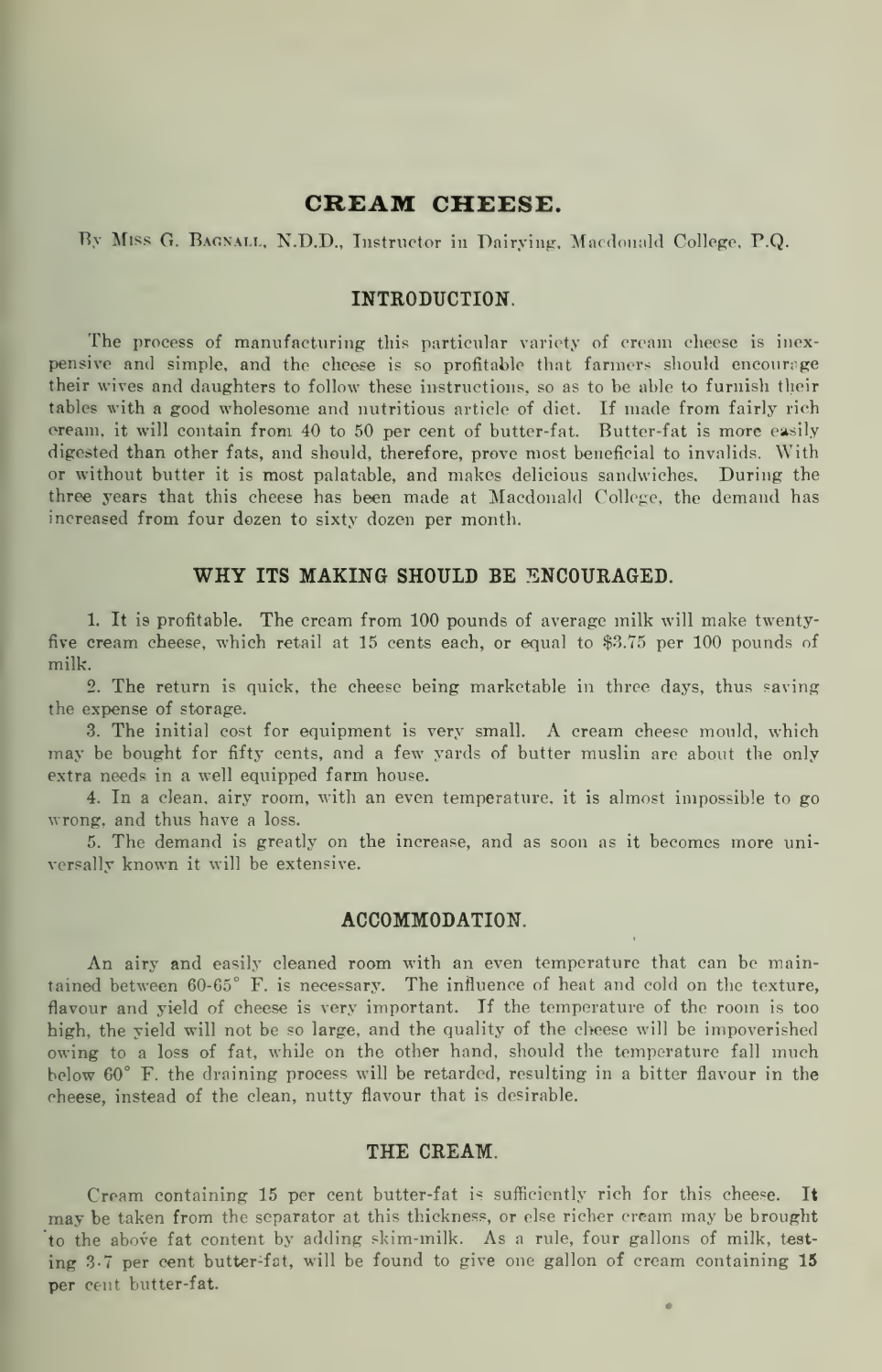#### REaUIREMENTS.

#### Starter.

A little fresh buttermilk or clean sour skim-milk, will make <sup>a</sup> good starter.

#### Rennet.

Rennet may be used in either the extract or tablet form. Where only small quantities are used, the tablets are best, as they are more easily obtained fresh in small quantities, and they keep better. Rather less should be used than is recom mended in the directions for junket, as for this cheese a soft curd is wanted, which will take from two or three hours to coagulate. Rennet tablets may be procured at most drug stores.

#### Salt.

Pure dairy salt, which will dissolve readily.

#### Vessels to Hold Cream.

Ordinary white enamel pails, holding from two to three gallons each are very suitable for holding the cream ; white enamel bowls, as shown in Fig. 1, are of the most convenient shape for holding the cloths, while ladling the curd.

Thermometer.

A thermometer is an absolute necessity where uniformity in cheese-making is required. Those made of glass only are best.

#### Draining Cloths.

Either huckaback, or fine linen towels, about <sup>30</sup> inches square, should be used. <sup>A</sup> texture, not too coarse nor too fine, is necessary to allow of easy drainage without loss of fat.

#### Measuring Glass for Rennet.

When rennet extract is used, it is well to invest in <sup>a</sup> small drachm glass for measuring the rennet. These glasses can be got from any chemist, graded to show the number of drops. They cost 25 cents each.

#### Draining Table.

Either <sup>a</sup> table, or sink with <sup>a</sup> slope, is required, from which the whey can readily escape while the cheese is pressing between boards. (Fig. 5.)

#### Mould.

A cream cheese mould, which may be round, square or oblong gives the cheese <sup>a</sup> more uniform appearance, and hence more marketable. Should the cheese be required for the home table, it can be made up into balls with the butter paddles.

#### Muslin.

Ordinary white butter muslin. One yard muslin, 36 inches wide, will cut into 49 pieces, each 5 inches square, which is the correct size for the round cream cheese mould.

#### Skimmer.

A perforated skimmer is necessary for ladling the curd from the pails into the cloths. (Fig. 2.)

ä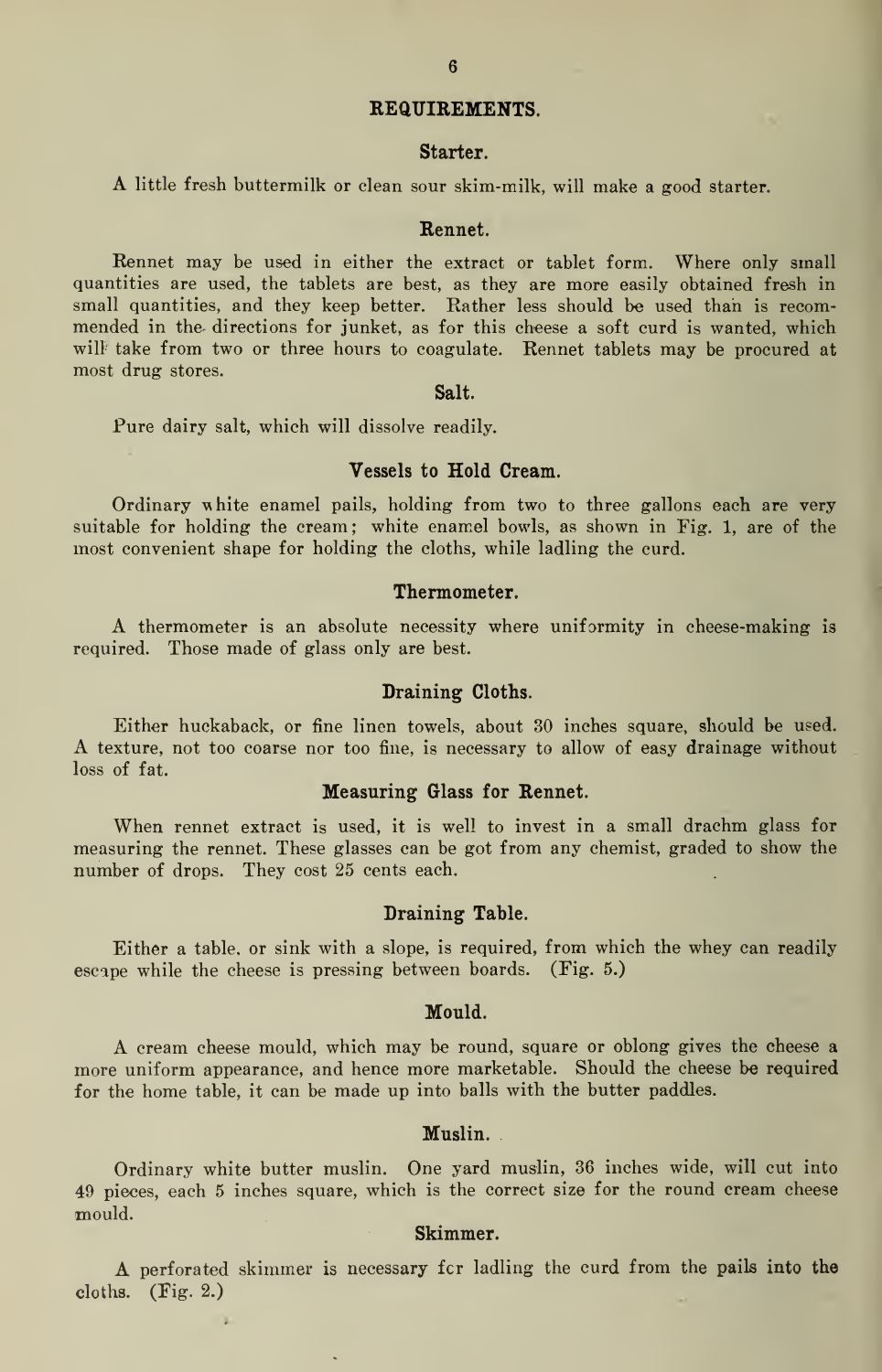Grease proof parehment paper will be required to wrap the cheese in if it is to be sent to market. It can be obtained from any dairy supply house. Cardboard packages can be had from any of the folding box manufacturers, and cost from three to five dollars per thousand.

#### Age for Marketing.

Cream cheese is best eaten fresh. Its weight being four ounces only, it will naturally dry up very easily. They should not be sold over <sup>a</sup> week old, and they should be on the market in three days from the day of starting their manufacture.

#### PROCESS OF MAKING.

Requirements for ten cheese:

One gallon cream (15 per cent butter-fat).

One tablespoonful of starter or buttermilk.

Twenty drops of rennet extract, or equivalent in tablets.

Dairy salt.

Thermometer.

A pail, bowl, skimmer and spocn.

Two huckaback towels and some string.

Cream cheese mould and some muslin.

#### Method.

1. Put cream and starter into a clean vessel and mix.

2. Get the temperature between 80° and 84° F.

3. Dilute the rennet extract with five times its bulk of water, in order to facilitate mixing. Add it to the cream, stirring gently and thoroughly for two minutes.

4. Cover with a cloth to retain the heat, and let it stand for two or three hours, or until a nice, soft curd is formed.

5. Spread one of the cloths in the bowl, then with the skimmer gently ladle the curd from the pail into it, being careful to take thin slices, and to break it as little as possible. (Fig. 2.)

6. Gather up the cloth and tie with a string, without crushing the curd, then hang it up to drain on a stick placed between two chairs (Fig. 3), or in some other convenient position, with the bowl placed underneath to receive the whey. Let it drain from 12 to 24 hours.

7. When sufficiently drained, turn the curd into <sup>a</sup> clean cloth (Fig. 4), sprinkle with salt to taste, and knead in the cloth to thoroughly mix the salt.

8. Then fold the cloth neatly over the cheese, and place between two boards to press, with a brick on top (Fig. 5), and leave for a few hours or until the cheese is of the consistency of newly churned butter; it should, however, be less sticky, and of a more mealy texture than butter.

9. Cover the lid of the mould with <sup>a</sup> piece of muslin, and place another piece of muslin (6-inch square) in the mould. Put four ounces of the cream cheese curd into the mould. Put the lid on the mould and press with the hands; by this means the curd takes the form of the mould. Fold the ends of muslin over the curd and press again, when the cheese may be taken from the mould and wrapped in parchment butter paper.

> Weight of each cheese  $= 4$  ounces. Retail price  $- - - = 15$  cents.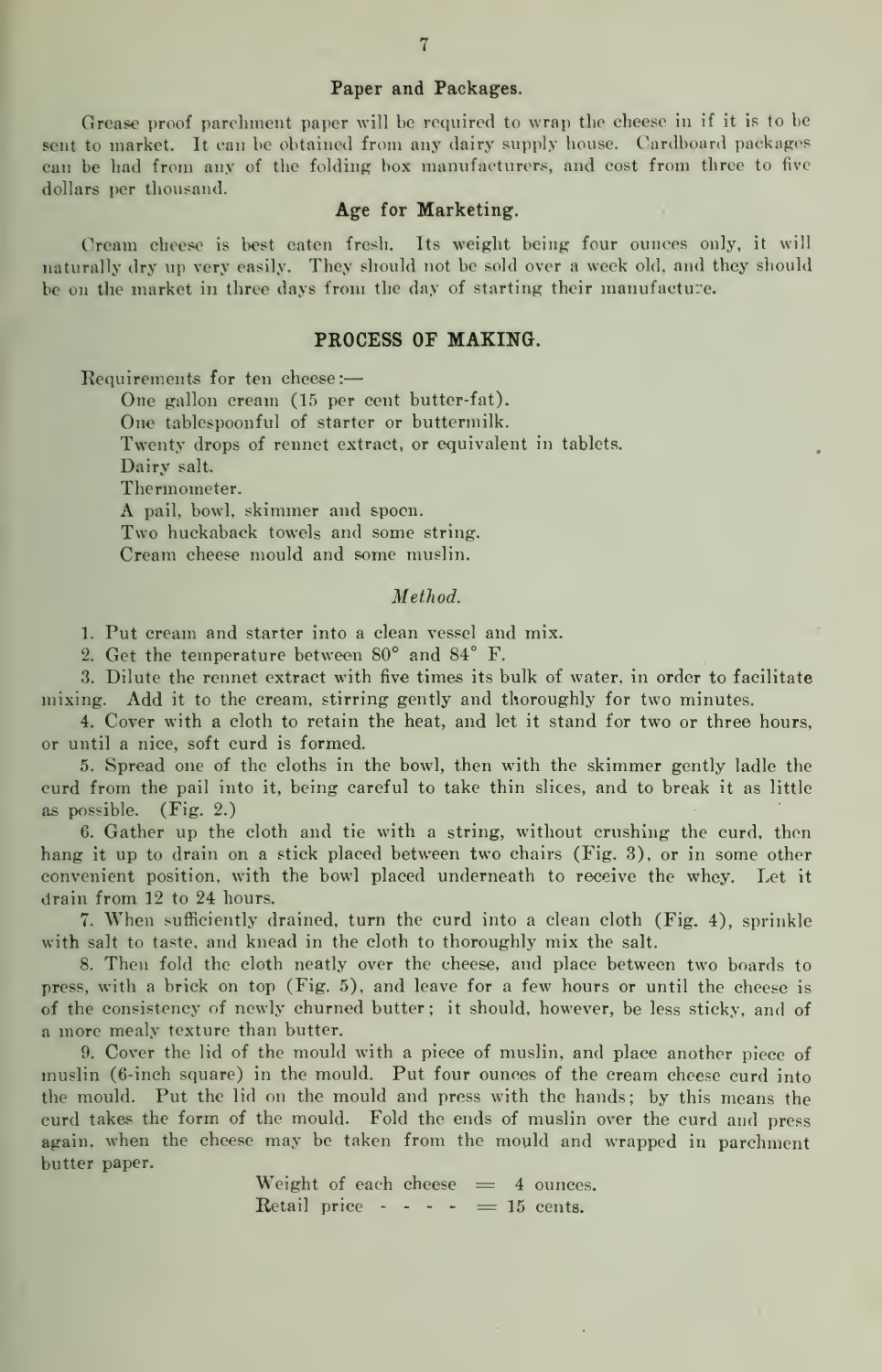## LIST OF PUBLICATIONS

#### OF THE

# DAIRY AND COLD STORAGE COMMISSIONER'S SERIES.

#### REPORTS.

| 1906<br>1907<br>1908<br>1909<br>1910 |                     | Report of the Dairy Commissioner, January, 1905, to March, 1906.<br>Report of the Dairy and Cold Storage Commissioner, 1907.<br>Report of the Dairy and Cold Storage Commissioner, 1908.<br>Report of the Dairy and Cold Storage Commissioner, 1909.<br>Report of the Dairy and Cold Storage Commissioner, 1910. |
|--------------------------------------|---------------------|------------------------------------------------------------------------------------------------------------------------------------------------------------------------------------------------------------------------------------------------------------------------------------------------------------------|
|                                      |                     | <b>BULLETINS.</b>                                                                                                                                                                                                                                                                                                |
| Date Issued. No.                     |                     | Title.                                                                                                                                                                                                                                                                                                           |
| 1905                                 | т                   | List of Some British Importers of Farm Products.                                                                                                                                                                                                                                                                 |
| 1905                                 | $*2$                | Care of Milk for Cheese Factories. Superseded by Bulletin                                                                                                                                                                                                                                                        |
| 1905                                 | $*3$                | Care of Milk for Creameries.<br>$)$ No. 22.                                                                                                                                                                                                                                                                      |
| 1905                                 | *4                  | Some Phases of Dairying in Denmark.                                                                                                                                                                                                                                                                              |
| 1905                                 | $*5$                | Improvement of Dairy Herds.<br>Chemical Investigations Relating to Dairying in 1904.                                                                                                                                                                                                                             |
| 1905<br>1905                         | 6<br>$\overline{7}$ | List of Exporters of Some Canadian Products.                                                                                                                                                                                                                                                                     |
| 1906                                 | 8                   | Some of the Factors that Control the Water Content of Butter.                                                                                                                                                                                                                                                    |
| 1906                                 | *9                  | Instructions for Testing Individual Cows, etc.                                                                                                                                                                                                                                                                   |
| 1906                                 | $\overline{10}$     | Creamery Cold Storage.                                                                                                                                                                                                                                                                                           |
| 1906                                 | $\mathbf{H}$        | The Inspection and Sale Act, Part IX, as amended in 1907-8.<br>(The Fruit Marks Act and Fruit Packages.)<br><b>Revised Edition.</b>                                                                                                                                                                              |
| 1906                                 | $12 \,$             | Cow Testing Associations, with Some Notes on the Sampling and<br>Testing of Milk.                                                                                                                                                                                                                                |
| 1907                                 | $\mathbf{13}$       | Sweet-Cream Butter.                                                                                                                                                                                                                                                                                              |
| 1907                                 | $\overline{14}$     | Apparatus for the Determination of Fat and Water in Butter.                                                                                                                                                                                                                                                      |
| 1907                                 | $\dagger$ 15        | Gathered Cream for Buttermaking.                                                                                                                                                                                                                                                                                 |
| 1907                                 | $*16$               | Subsidies for Cold Storage Warehouses. (Superseded by Bulletin<br>No. 23.)                                                                                                                                                                                                                                       |
| 1907                                 | 17                  | Buttermaking on the Farm.                                                                                                                                                                                                                                                                                        |
| 1907                                 | $*18$               | Co-operation in the Marketing of Apples.                                                                                                                                                                                                                                                                         |
| 1907<br>1907                         | 9<br>$\dagger 20$   | The Packing of Apples in Barrels and Boxes.<br>The Use of Ice on the Farm.                                                                                                                                                                                                                                       |
| 1907                                 | $*21$               | Report of the Cow Testing Associations.                                                                                                                                                                                                                                                                          |
| 1909                                 | $+22$               | The Cooling of Milk for Cheesemaking.                                                                                                                                                                                                                                                                            |
| 1910                                 | 23                  | Cold Storage and the Cold Storage Act.                                                                                                                                                                                                                                                                           |
| 1910                                 | 24                  | Report on Some Trial Shipments of Cold Storage Apples.                                                                                                                                                                                                                                                           |
| 1910                                 | 25                  | Coulommier Cheese, Some Notes on its Manufacture.                                                                                                                                                                                                                                                                |
| 1910                                 | 26                  | Dairy Legislation.                                                                                                                                                                                                                                                                                               |
| $1911$ .                             | 27                  | Trial Shipment of Peaches, 1910.                                                                                                                                                                                                                                                                                 |
| 1911                                 | 28                  | The Dairying Industry, an Historical and Descriptive Account.<br>Notes for Factory Cheesemakers.                                                                                                                                                                                                                 |
| 1911                                 | 29                  |                                                                                                                                                                                                                                                                                                                  |
|                                      |                     | CIRCULARS.                                                                                                                                                                                                                                                                                                       |
| 1910                                 | $\mathbf{I}$        | Iced Cheese Cars, 1910.                                                                                                                                                                                                                                                                                          |
| 1911                                 | $\overline{2}$      | The Milk Test Act.                                                                                                                                                                                                                                                                                               |
| 1911                                 | 3                   | The Outlook for Canadian Tomatoes in Great Britain.                                                                                                                                                                                                                                                              |
|                                      |                     | SPECIAL PUBLICATIONS.                                                                                                                                                                                                                                                                                            |
| 1907                                 |                     | Map Showing the Location of Cheese Factories and Creameries<br>in Canada.                                                                                                                                                                                                                                        |
|                                      |                     |                                                                                                                                                                                                                                                                                                                  |

Any of these publications will be sent free of charge on application to the Dairy and Cold Storage Commissioner, Ottawa, Ont.

\*0'jt of print.

 $\hat{A}$  sufficient number of bulletins 15, 20 and 22 will be sent to the manager of any cheese factory or creamery to supply one to each patron.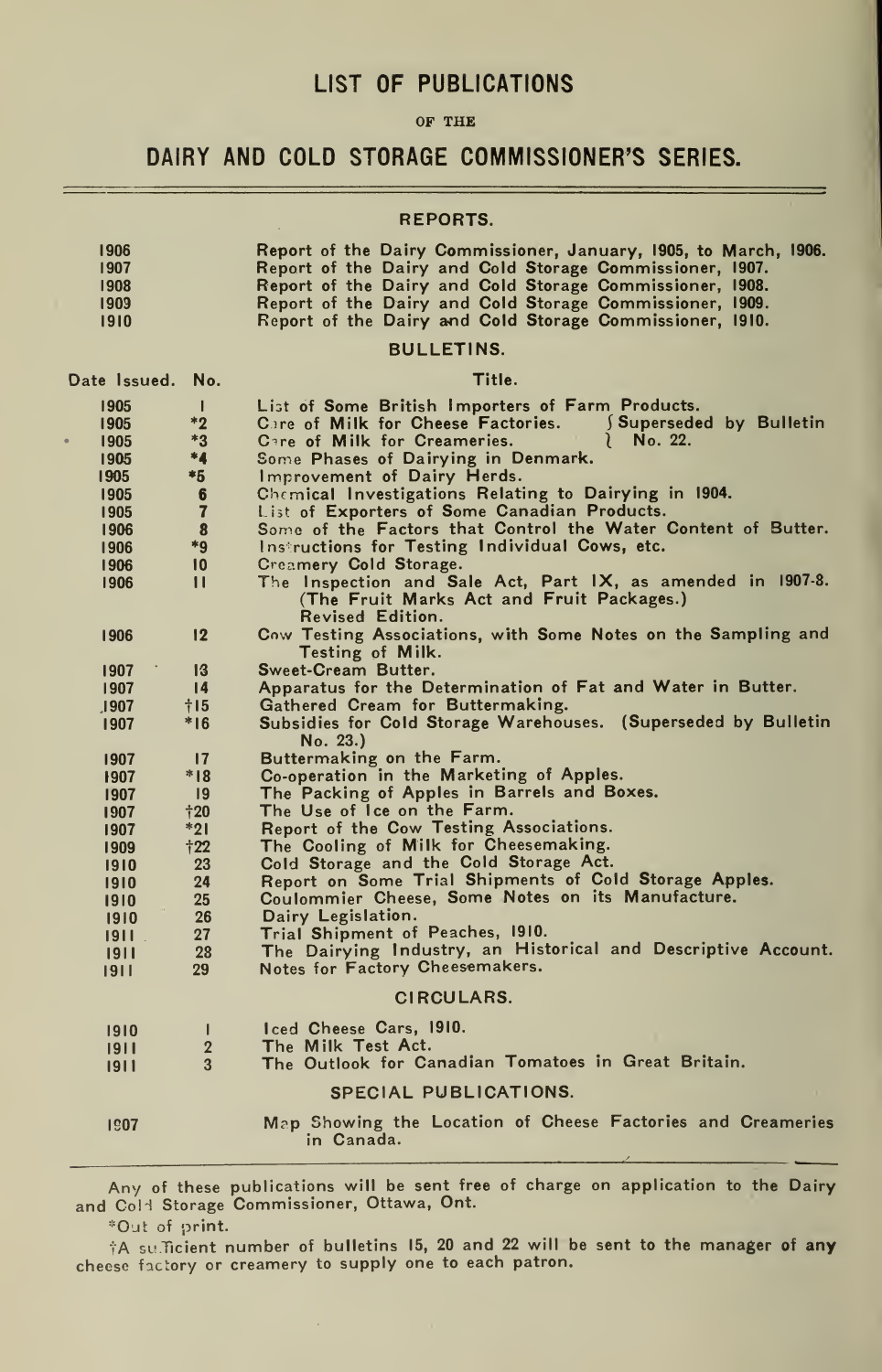DEPARTMENT OF AGRICULTURE DAIRY AND COLD STORAGE COMMISSIONER'S BRANCH FRUIT DIVISION OTTAWA, CANADA

# THE INSPECTION AND SALE ACT, PART IX

AND

# AMENDMENT OF 1907-08

## (THE FRUIT MARKS ACT AND FRUIT PACKAGES)

AND

# GENERAL NOTES

# BULLETIN No. 11 Dairy and Cold Storage Commissioner's Series (REVISED 1910)

Published by direction of the Hon. SYDNEY A. FISHER. Minister of Agriculture, Ottawa, Ont.**APRIL, 1910**